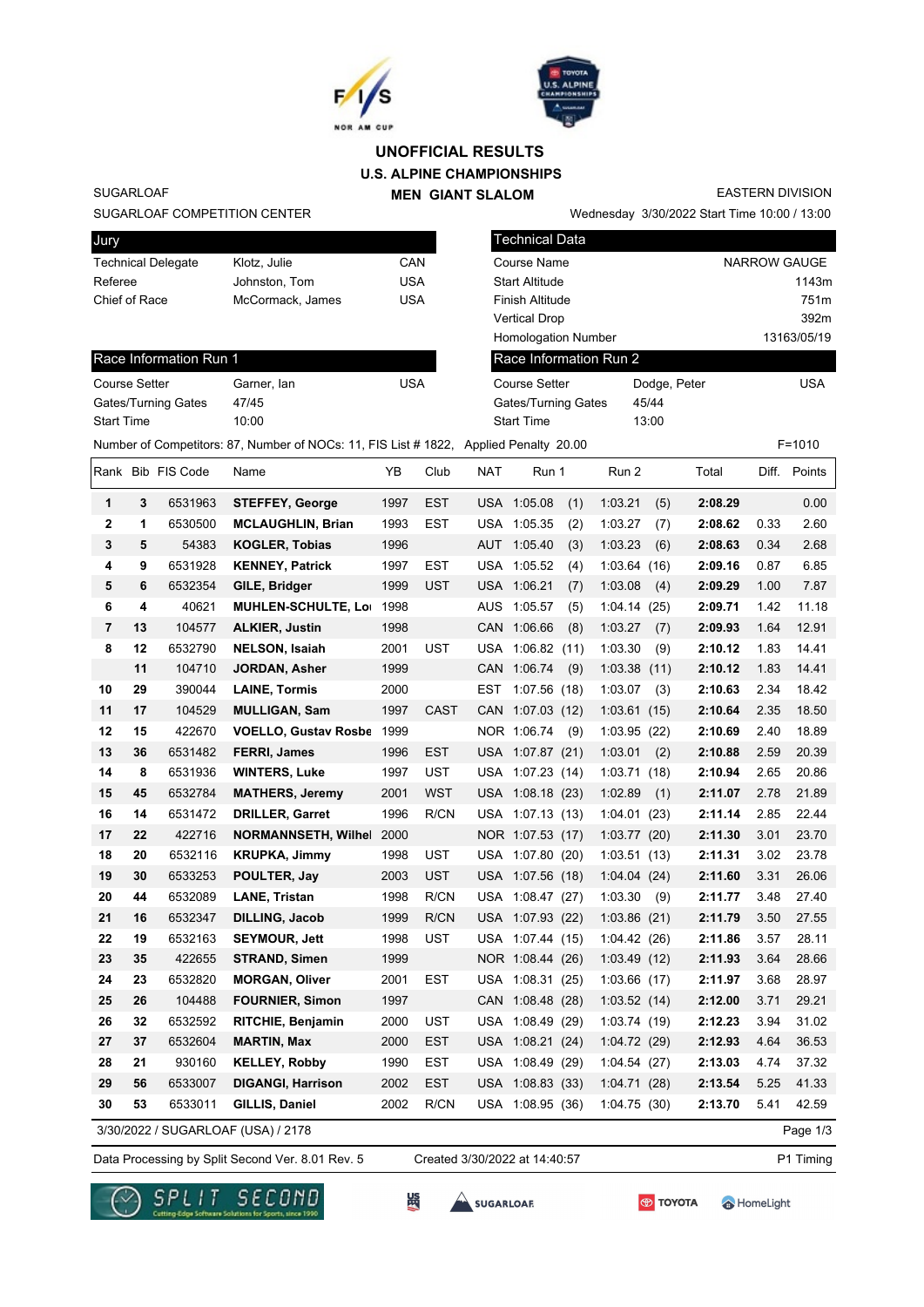## **U.S. ALPINE CHAMPIONSHIPS MEN GIANT SLALOM UNOFFICIAL RESULTS**

EASTERN DIVISION

SUGARLOAF COMPETITION CENTER

SUGARLOAF

Wednesday 3/30/2022 Start Time 10:00 / 13:00

|    |    | Rank Bib FIS Code | Name                     | YB   | Club       | <b>NAT</b> | Run 1            | Run 2        | Total                | Diff. | Points       |
|----|----|-------------------|--------------------------|------|------------|------------|------------------|--------------|----------------------|-------|--------------|
| 31 | 38 | 6532924           | <b>BAILEY, Axel</b>      | 2001 | <b>EST</b> |            | USA 1:08.94 (35) | 1:05.14(31)  | 2:14.08              | 5.79  | 45.58        |
| 32 | 69 | 6531520           | <b>MORSE, Sam</b>        | 1996 | <b>UST</b> |            | USA 1:08.97 (37) | 1:05.32(32)  | 2:14.29              | 6.00  | 47.24        |
| 33 | 31 | 104895            | YATES, Dawson            | 2000 |            | <b>CAN</b> | 1:08.89(34)      | 1:05.62(36)  | 2:14.51              | 6.22  | 48.97        |
| 34 | 52 | 6532418           | RYAN, Bobby              | 1999 | R/CN       |            | USA 1:08.62 (31) | 1:05.92 (39) | 2:14.54              | 6.25  | 49.20        |
| 35 | 34 | 40712             | <b>HOFFMAN, Thomas</b>   | 2002 |            | <b>AUS</b> | 1:09.26(42)      | 1:05.34(33)  | 2:14.60              | 6.31  | 49.68        |
| 36 | 66 | 6533045           | <b>OWENS, Cam</b>        | 2002 | R/CN       |            | USA 1:09.60 (46) | 1:05.38(34)  | 2:14.98              | 6.69  | 52.67        |
| 37 | 28 | 80077             | <b>MACEDO, Michel</b>    | 1998 |            |            | BRA 1:09.09 (39) | 1:06.04(40)  | 2:15.13              | 6.84  | 53.85        |
| 38 | 50 | 6532856           | <b>IACOBELLI, Cooper</b> | 2001 | <b>WST</b> |            | USA 1:08.76 (32) | 1:06.38(45)  | 2:15.14              | 6.85  | 53.93        |
| 39 | 60 | 6532829           | <b>COUGHLIN, Patrick</b> | 2001 | <b>EST</b> |            | USA 1:09.63 (47) | 1:05.58(35)  | 2:15.21              | 6.92  | 54.48        |
| 40 | 39 | 6533298           | <b>BROWN, Benny</b>      | 2003 | <b>WST</b> | USA        | 1:09.05(38)      | 1:06.18(41)  | 2:15.23              | 6.94  | 54.64        |
| 41 | 57 | 6532764           | <b>O BRIEN, Preston</b>  | 2001 | <b>EST</b> |            | USA 1:09.19 (41) | 1:06.33(44)  | 2:15.52              | 7.23  | 56.92        |
| 42 | 65 | 6533062           | <b>PENNINGTON, Trent</b> | 2002 | <b>UST</b> |            | USA 1:10.16 (50) | 1:05.87(38)  | 2:16.03              | 7.74  | 60.94        |
| 43 | 70 | 221320            | <b>VINTER, Zak</b>       | 1998 |            |            | GBR 1:10.65 (53) | 1:05.68(37)  | 2:16.33              | 8.04  | 63.30        |
| 44 | 76 | 6533250           | ROGERS, Jakob            | 2003 | <b>WST</b> | USA        | 1:10.91(56)      | 1:06.19(42)  | 2:17.10              | 8.81  | 69.36        |
| 45 | 71 | 6533350           | <b>JONES, Lawton</b>     | 2003 | <b>EST</b> |            | USA 1:10.50 (52) | 1:06.64(46)  | 2:17.14              | 8.85  | 69.67        |
| 46 | 42 | 6532694           | <b>BERVY, Max</b>        | 2000 | R/CN       | USA        | 1:10.69(54)      | 1:06.67(47)  | 2:17.36              | 9.07  | 71.41        |
| 47 | 54 | 6532800           | <b>FLANAGAN, Gray</b>    | 2001 | <b>EST</b> |            | USA 1:11.13 (58) | 1:06.29(43)  | 2:17.42              | 9.13  | 71.88        |
| 48 | 43 | 6532882           | <b>PERKINS, Tanner</b>   | 2001 | <b>WST</b> | USA        | 1:10.15(49)      | 1:07.52(48)  | 2:17.67              | 9.38  | 73.85        |
| 49 | 59 | 6533316           | <b>BIGATEL, Justin</b>   | 2003 | <b>UST</b> |            | USA 1:09.17 (40) | 1:08.79(54)  | 2:17.96              | 9.67  | 76.13        |
| 50 | 64 | 6532603           | <b>STRAUCH, Tucker</b>   | 2000 | <b>EST</b> |            | USA 1:10.17 (51) | 1:08.97(55)  | 2:19.14              | 10.85 | 85.42        |
| 51 | 72 | 6533072           | <b>FLANIGAN, Bode</b>    | 2002 | R/CN       |            | USA 1:11.60 (59) | 1:07.88(51)  | 2:19.48              | 11.19 | 88.10        |
| 52 | 81 | 6533716           | <b>DEMARCO, Nick</b>     | 2005 | R/CN       |            | USA 1:12.18 (60) | 1:07.69(50)  | 2:19.87              | 11.58 | 91.17        |
| 53 | 78 | 6533043           | <b>NOLAN, Alec</b>       | 2002 | R/CN       |            | USA 1:12.34 (63) | 1:07.66(49)  | 2:20.00              | 11.71 | 92.19        |
| 54 | 80 | 6533865           | <b>MORKEN, David</b>     | 2005 | <b>WST</b> |            | USA 1:12.23 (61) | 1:08.00(52)  | 2:20.23              | 11.94 | 94.00        |
| 55 | 86 | 6533508           | <b>HOLDAWAY, Max</b>     | 2004 | <b>WST</b> |            | USA 1:12.48 (64) | 1:08.05(53)  | 2:20.53 12.24        |       | 96.36        |
| 56 | 84 | 6533616           | <b>BION, Zachary</b>     | 2004 | R/CN       |            | USA 1:14.72 (66) | 1:09.42(56)  | 2:24.14              |       | 15.85 124.78 |
| 57 | 82 | 6533582           | <b>NELSON, Joshua</b>    | 2004 | R/CN       |            | USA 1:14.21 (65) | 1:10.78(57)  | 2:24.99              |       | 16.70 131.48 |
| 58 | 83 | 6532340           | <b>SEABORG, Brad</b>     | 1999 | R/CN       |            | USA 1:15.92 (67) | 1:10.79(58)  | 2:26.71 18.42 145.02 |       |              |
|    |    |                   |                          |      |            |            |                  |              |                      |       |              |

#### **NOT PERMITTED TO START 1st RUN**

**DID NOT START 1st RUN**

|    |         | DID NOT FINISH 1st RUN: 20 competitors |      |            |            |
|----|---------|----------------------------------------|------|------------|------------|
| 87 | 6533729 | <b>LINDSEY, Rhett</b>                  | 2005 | <b>WST</b> | <b>USA</b> |
| 85 | 6533303 | <b>BARWICK, Graham</b>                 | 2003 | R/CN       | <b>USA</b> |
| 79 | 6533347 | <b>GAYER, Jackson</b>                  | 2003 | R/CN       | <b>USA</b> |
| 77 | 6533373 | <b>BOWER, Zac</b>                      | 2003 | WST        | <b>USA</b> |
| 73 | 6533388 | <b>HERHUSKY, Ryan</b>                  | 2003 | <b>EST</b> | <b>USA</b> |
| 67 | 6533323 | <b>SEGRE, Sebastian</b>                | 2003 | <b>EST</b> | <b>USA</b> |
| 62 | 6532322 | <b>MORGAN, Chauncey</b>                | 1999 | <b>EST</b> | <b>USA</b> |
| 61 | 6532639 | <b>PUCKETT, Cole</b>                   | 2000 | R/CN       | <b>USA</b> |
| 58 | 6533049 | <b>REICH, Jack</b>                     | 2002 | R/CN       | <b>USA</b> |
| 55 | 6532407 | <b>JONES, Crawford</b>                 | 1999 | <b>EST</b> | <b>USA</b> |
| 49 | 6533248 | <b>SARCHETT, Ryder</b>                 | 2003 | <b>UST</b> | <b>USA</b> |

3/30/2022 / SUGARLOAF (USA) / 2178

Data Processing by Split Second Ver. 8.01 Rev. 5 Created 3/30/2022 at 14:40:57 P1 Timing

Created 3/30/2022 at 14:40:57



**SEC**